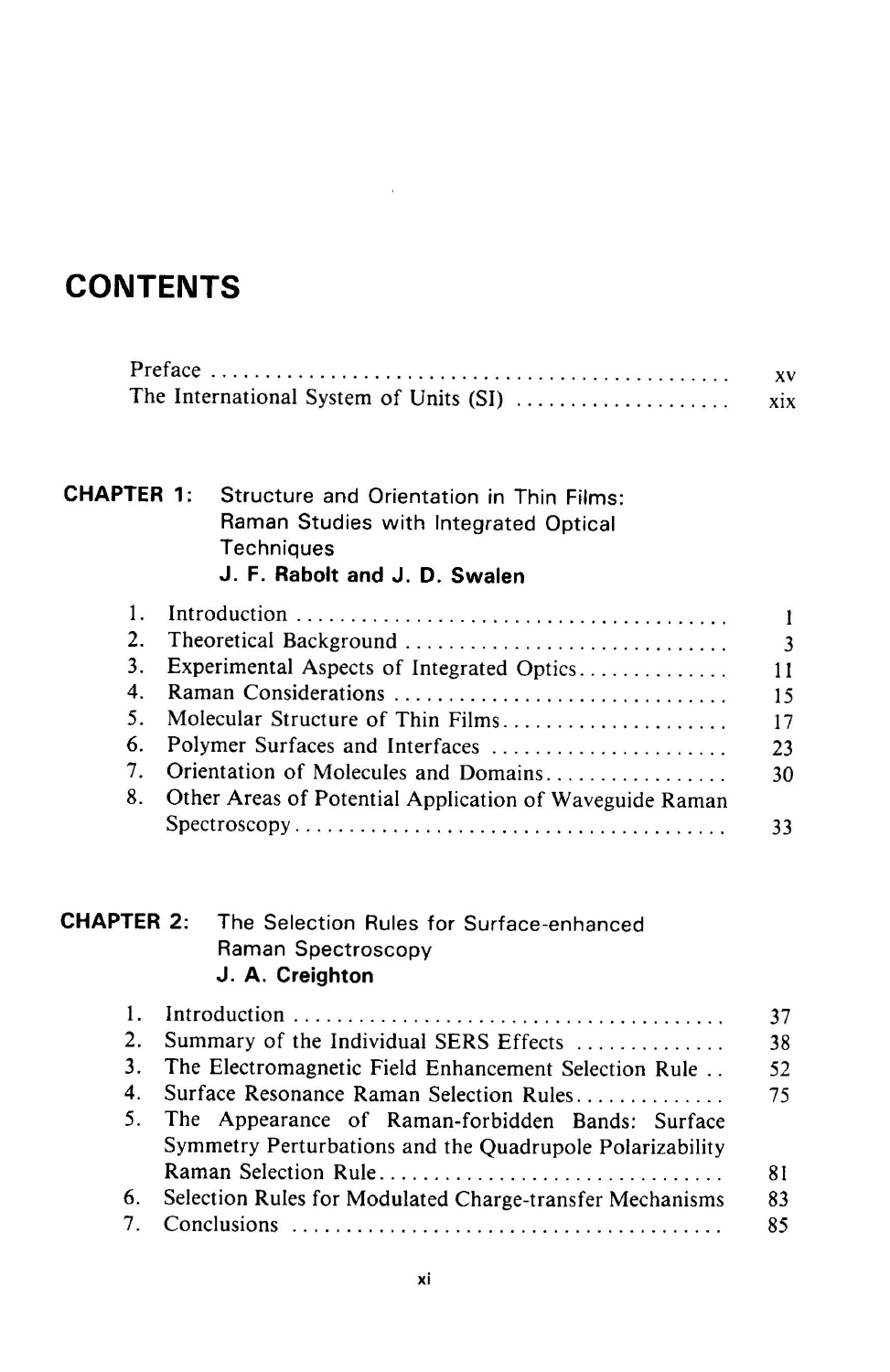| <b>CHAPTER 3:</b> | The Application of Surface-Enhanced Raman<br><b>Scattering to Biochemical Systems</b><br>T. M. Cotton |     |
|-------------------|-------------------------------------------------------------------------------------------------------|-----|
| 1.                |                                                                                                       | 91  |
| 2.                | Applications of SERS to Biological Molecules                                                          | 104 |
| 3.                | Applications of SERRS to Biological Molecules                                                         | 121 |
| 4.                | Concluding Remarks                                                                                    | 146 |
| <b>CHAPTER 4:</b> | Static Secondary-Ion Mass Spectrometry for<br>Surface Analysis<br>J. C. Vickerman                     |     |
| 1.                |                                                                                                       | 155 |
| 2.                | The SIMS Phenomenon                                                                                   | 157 |
| 3.                |                                                                                                       | 170 |
| 4.                | The Application of Static SIMS in Surface Science                                                     | 177 |
| 5.                |                                                                                                       | 196 |
| 6.                | Prospects for Static SIMS                                                                             | 209 |
| <b>CHAPTER 5:</b> | Inelastic Electron Tunnelling Spectroscopy in<br>Chemistry<br>N. M. D. Brown                          |     |
| 1.                |                                                                                                       | 215 |
| 2.                | Theoretical Background                                                                                | 217 |
| 3 <sub>1</sub>    |                                                                                                       | 232 |
| 4.                |                                                                                                       | 238 |
| <b>CHAPTER 6:</b> | <b>Electron-Excited Surface Spectroscopies</b><br>F. P. Netzer, J. A. D. Matthew and E. Bertel        |     |
| 1.                |                                                                                                       | 283 |
| 2.                | The Interaction of Electrons with Matter                                                              | 284 |
| 3.                |                                                                                                       | 291 |
| 4.                | Auger Electron Spectroscopy                                                                           | 296 |
| 5.                | Electron Energy-Loss Spectroscopy                                                                     | 316 |
| 6.                | Electron-Beam Damage                                                                                  | 347 |
| 7.                | Electron-Stimulated Ion Desorption                                                                    | 350 |
| 8.                | Inverse Photoemission Spectroscopy                                                                    | 361 |
| 9.                |                                                                                                       | 367 |